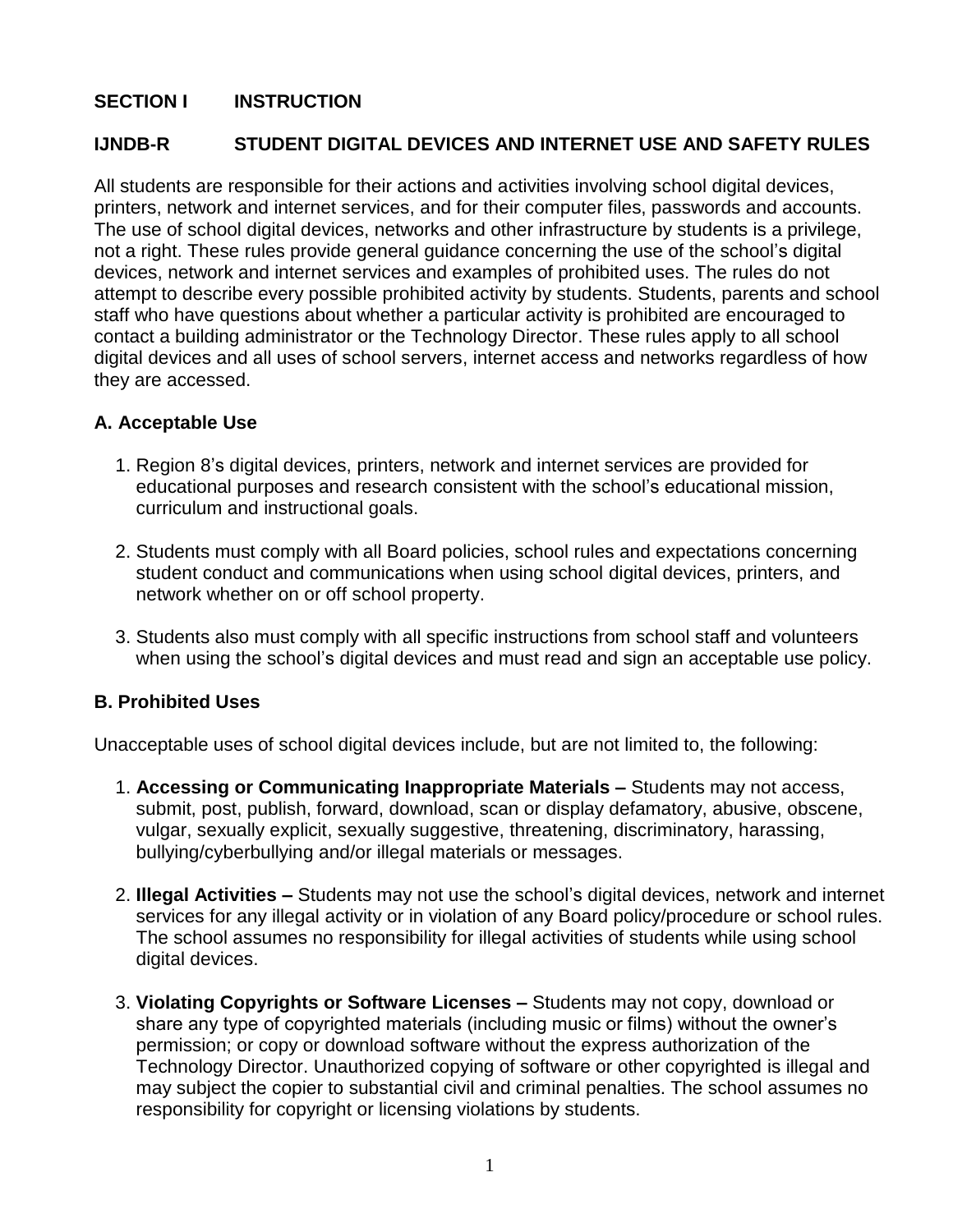- 4. **Downloading "Apps" –** Students may not download any "apps" without prior approval from an authorized school employee.
- 5. **Plagiarism –** Students may not represent as their own work any materials obtained on the internet (such as term papers, articles, music, etc). When internet sources are used in student work, the author, publisher and web site must be identified.
- 6. **Use for Non-School-Related Purposes -** Using the school's digital devices, tablets, printers, network and internet services for any personal reasons not connected with the educational program, authorized after-school activities or school assignments.
- 7. **Misuse of Passwords/Unauthorized Access –** Students may not share passwords; use other users' passwords; access or use other users' accounts; or attempt to circumvent network security systems.
- 8. **Malicious Use/Vandalism –** Students may not engage in any malicious use, disruption or harm to the school's digital devices, printers, network and internet services, including but not limited to hacking activities and creation/uploading of computer viruses.
- 9. **Avoiding School Filters –** Students may not attempt to or use any software, utilities, proxy servers, peer-to-peer networks or other means to access internet sites or content blocked by the school filters. Students may not bypass school networks by broadcasting a personal network device from a cell phone or other personal device.
- 10. **Unauthorized Access to Blogs/Social Media, Etc. –** Students may not access blogs, social networking sites, etc. to which student access is prohibited by filters or other means.
- 11. **Mass Email –** Students must not send mass email or SPAM from a school digital device or network.
- 12. **Inventory Asset Tags -** Students are not permitted to remove or deface asset tags from digital devices.

# **C. Compensation for Losses, Costs and/or Damages**

The student and their parents/guardians are responsible for compensating the school for any losses, costs or damages incurred for violations of Board policies/procedures and school rules while the student is using school digital devices or network, including the cost of investigating such violations. The school assumes no responsibility for any unauthorized charges or costs incurred by a student while using school digital devices or network.

# **D. Student Security**

A student is not allowed to reveal their full name, address, telephone number, social security number or other personal information on the internet while using a school digital device without prior permission from a teacher. Students should never agree to meet people they have contacted through the internet without parental permission. Students should inform their teacher if they access information or messages that are dangerous, inappropriate or make them uncomfortable in any way.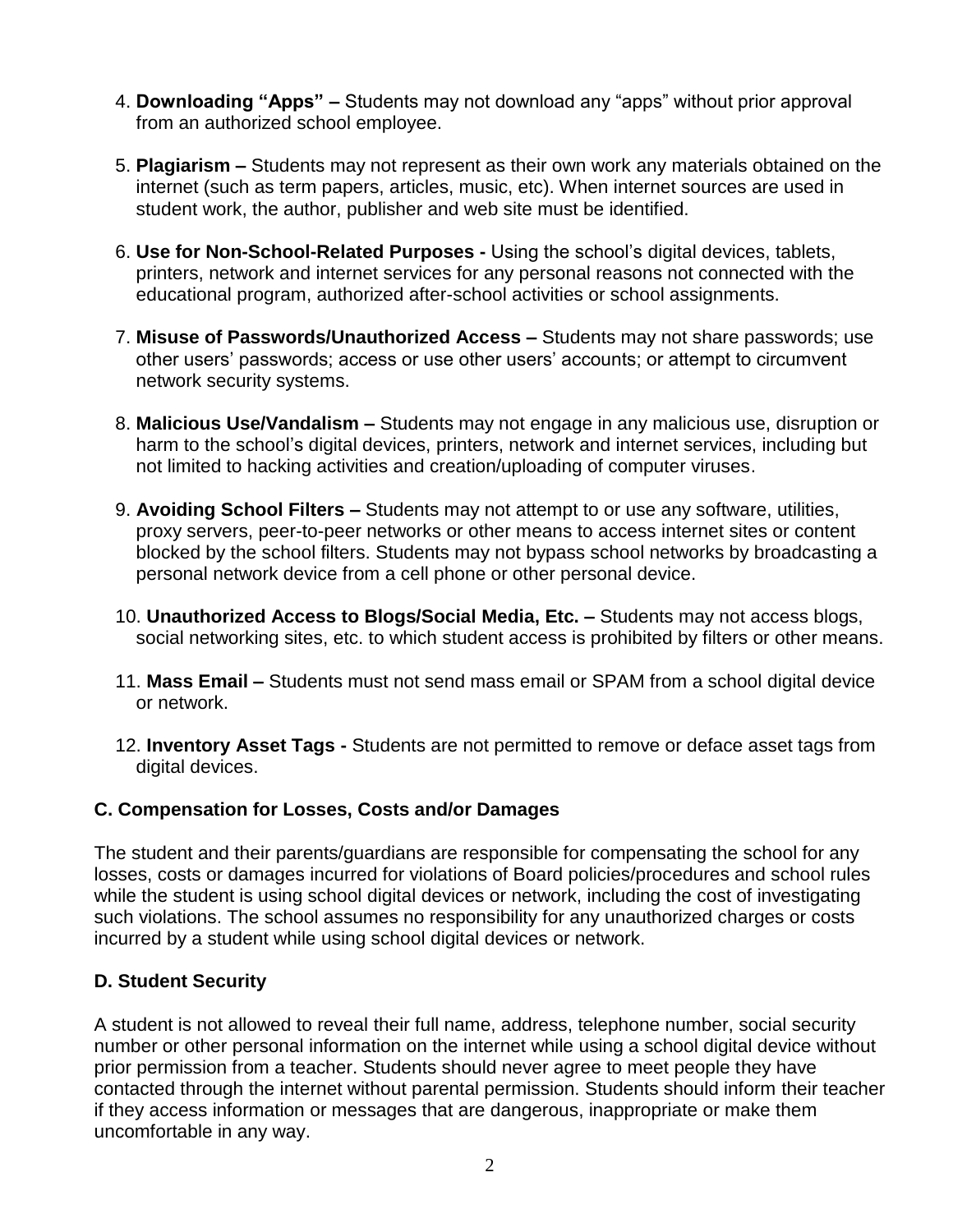# **E. System Security**

The security of the school's digital devices, network and internet services is a high priority. Any student who identifies a security problem must notify their teacher or building administrator immediately. The student shall not demonstrate the problem to others or access unauthorized material.

# **F. Additional Rules for Devices Issued to Students**

- 1. Digital devices are loaned to students as an educational tool and may be used for purposes specifically authorized by school employees.
- 2. A parent/guardian must sign a permission form before a device is allowed to go home. Home access to a device is at the discretion of the school administrator and Technology Director.
- 3. Students and their families are responsible for the proper care of devices at all times, whether on or off school property, including costs associated with repairing or replacing the devices.
- 4. If a device is lost or stolen, this must be reported to the Director/designee immediately. If a device is stolen, a report should be made to the local police immediately as well.
- 5. The Board's policy and procedure concerning computer and internet use apply to use of devices at any time or place, on or off school property. Students are responsible for obeying any additional rules concerning care of devices issued by school staff.
- 6. Violation of policies or rules governing the use of digital devices, or any careless use of a device, may result in a student's device being confiscated and/or a student only being allowed to use the device under the direct supervision of school employees. The student will also be subject to disciplinary action for any violations of Board policies/procedures or school rules.
- 7. Parents are responsible for supervising their child's use of the device and internet access when in use at home.
- 8. The device may only be used by the student to whom it is assigned.
- 9. All use of school-loaned devices must comply with the school's Student Digital Device and Internet Use Rules.
- 10. Devices must be returned in acceptable working order at the end of the school year or whenever requested by school staff.

# **G. Additional Rules for Use of Privately-Owned Digital Devices by Students**

1. A student's privately-owned digital device, smart phone, tablet etc. in school must adhere to all Student Digital Devices Use Policies and Rules and the Acceptable Use Policy.